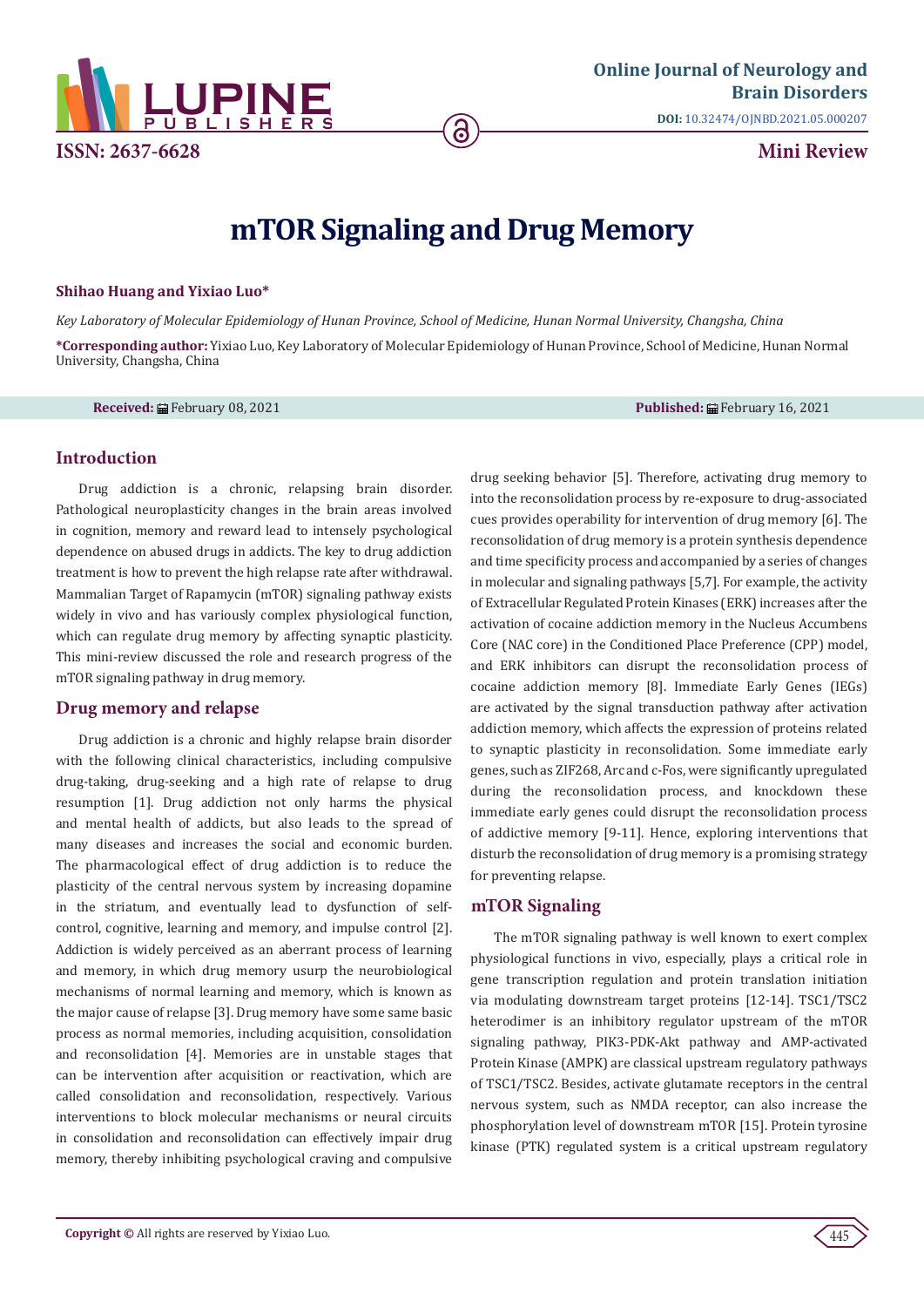mechanism of mTOR signaling pathway [16,17]. Extracellular signals, such as Brain-Derived Neurotrophic Factor (BDNF) and Insulin/Insulin growth factor-1 (IGF-1) act on the PTK receptor in cytomembrane to activate downstream PI3K, then promoting biosynthesis of phosphatidylinositol-3,4,5-triphosphate 3 (PIP3), by which activate the protein kinase Akt signaling pathway and TSC1/TSC2 heterodimer [18,19]. The mTOR signaling pathway plays a critical role in the protein translation process by regulating the downstream translation initiation factor, the eIF4E-binding protein 1 (4E-BP1) and ribosomal protein S6 kinases (S6Ks) [20,21]. mTOR regulates the initiation of protein translation via changing the binding state of eIF4E and 4E-BP1 phosphorylation level [22]. mTOR activation increases the phosphorylation level of downstream S6Ks and promotes peptide chain elongation during protein translation [23,24]. Hence, the mTOR signaling pathway regulates protein synthesis via regulating the activity of downstream target proteins 4E-BP1 and S6Ks.

# **mTOR Signaling and Drug Memory**

Transcription regulation and protein translation initiation of mTOR signaling are closely related to synaptic plasticity . It is has been reported that rapamycin inhibits mTOR activity to block the formation of long-term facilitation [25]. Rapamycin blocks late Long-Term Potentiation (L-LTP) induced by Brain Derived Neurotrophic Factor (BDNF), which activates mTOR through the PIK3-PDK-Akt signaling pathway, indicating mTOR signaling is involved in BDNF related regulation of synaptic plasticity [26]. mTOR activity is required for memory consolidation and reconsolidation in different memory types, including spatial memory [27], fear memory [28], as well as drug memories [29]. In the Conditioned Place Preference (CPP) model, it is found that inhibition of mTOR signal by rapamycin disrupts reconsolidation of reward memory to prevent drug seeking [30,31]. In summary, the mTOR signaling pathway may regulate the consolidation and reconsolidation of drug memory by affecting the synaptic plasticity.

## **Conclusion and Future Direction**

The mTOR signaling pathway in the central nervous system regulates drug memory via affect synaptic plasticity, suggesting that the mTOR signaling pathway may be a potential target for the treatment of addiction. Therefore, future research should focus on elucidating the underlying mechanisms of drug memory in order to provide effective treatment for addiction.

#### **References**

- 1. [Kilts CD, Schweitzer JB, Quinn CK, Gross RE, Faber TL, et al. \(2001\)](https://pubmed.ncbi.nlm.nih.gov/11296093/)  [Neural activity related to drug craving in cocaine addiction. Arch Gen](https://pubmed.ncbi.nlm.nih.gov/11296093/)  [Psychiatry 58\(4\): 334-341.](https://pubmed.ncbi.nlm.nih.gov/11296093/)
- 2. [Robinson TE, Berridge KC \(2000\) The psychology and neurobiology of](https://pubmed.ncbi.nlm.nih.gov/11002906/)  [addiction: An incentive-sensitization view. Addiction 95 Suppl 2: 91-](https://pubmed.ncbi.nlm.nih.gov/11002906/) [117.](https://pubmed.ncbi.nlm.nih.gov/11002906/)
- 3. [Stewart J, de Wit H, Eikelboom R \(1984\) Role of unconditioned and](https://pubmed.ncbi.nlm.nih.gov/6571424/) [conditioned drug effects in the self-administration of opiates and](https://pubmed.ncbi.nlm.nih.gov/6571424/) [stimulants. Psychol Rev 91 \(2\): 251-268.](https://pubmed.ncbi.nlm.nih.gov/6571424/)
- 4. [Torregrossa MM, Corlett PR, Taylor JR \(2011\) Aberrant learning and](https://pubmed.ncbi.nlm.nih.gov/21376820/) [memory in addiction. Neurobiol Learn Mem 96 \(4\): 609-623.](https://pubmed.ncbi.nlm.nih.gov/21376820/)
- 5. [Bender BN, Torregrossa MM \(2020\) Molecular and circuit mechanisms](https://pubmed.ncbi.nlm.nih.gov/32172301/) [regulating cocaine memory. Cell Mol Life Sci 77\(19\): 3745-3768.](https://pubmed.ncbi.nlm.nih.gov/32172301/)
- 6. [Wells AM, Arguello AA, Xie X, Blanton MA, Lasseter HC, et al. \(2013\)](https://pubmed.ncbi.nlm.nih.gov/23232446/) [Extracellular signal-regulated kinase in the basolateral amygdala, but](https://pubmed.ncbi.nlm.nih.gov/23232446/) [not the nucleus accumbens core, is critical for context-response-cocaine](https://pubmed.ncbi.nlm.nih.gov/23232446/) [memory reconsolidation in rats. Neuropsychopharmacology 38\(5\): 753-](https://pubmed.ncbi.nlm.nih.gov/23232446/) [762.](https://pubmed.ncbi.nlm.nih.gov/23232446/)
- 7. [Robinson MJ, Franklin KB \(2007\) Central but not peripheral beta](https://pubmed.ncbi.nlm.nih.gov/17604134/)[adrenergic antagonism blocks reconsolidation for a morphine place](https://pubmed.ncbi.nlm.nih.gov/17604134/) [preference. Behav Brain Res 182\(1\): 129-134.](https://pubmed.ncbi.nlm.nih.gov/17604134/)
- 8. [Miller CA, Marshall JF \(2005\) Molecular substrates for retrieval and](https://pubmed.ncbi.nlm.nih.gov/16157281/) [reconsolidation of cocaine-associated contextual memory. Neuron](https://pubmed.ncbi.nlm.nih.gov/16157281/) [47\(6\): 873-884.](https://pubmed.ncbi.nlm.nih.gov/16157281/)
- 9. [Minatohara K, Akiyoshi M, Okuno H \(2015\) Role of Immediate-Early](https://pubmed.ncbi.nlm.nih.gov/26778955/) [Genes in Synaptic Plasticity and Neuronal Ensembles Underlying the](https://pubmed.ncbi.nlm.nih.gov/26778955/) [Memory Trace. Front Mol Neurosci 8: 78.](https://pubmed.ncbi.nlm.nih.gov/26778955/)
- 10. [Hearing MC, See RE, McGinty JF \(2008\) Relapse to cocaine-seeking](https://pubmed.ncbi.nlm.nih.gov/18488248/) [increases activity-regulated gene expression differentially in the](https://pubmed.ncbi.nlm.nih.gov/18488248/) [striatum and cerebral cortex of rats following short or long periods of](https://pubmed.ncbi.nlm.nih.gov/18488248/) [abstinence. Brain Struct Funct 213\(1-2\): 215-227.](https://pubmed.ncbi.nlm.nih.gov/18488248/)
- 11. Strekalova T, Zorner B, Zacher C, Sadovska G, Herdegen T, et al. (2003) Memory retrieval after contextual fear conditioning induces c-Fos and JunB expression in CA1 hippocampus. Genes Brain Behav 2(1): 3-10.
- 12. [Sabatini DM, Erdjument Bromage H, Lui M, Tempst P, Snyder SH \(1994\)](https://pubmed.ncbi.nlm.nih.gov/7518356/) [RAFT1: A mammalian protein that binds to FKBP12 in a rapamycin](https://pubmed.ncbi.nlm.nih.gov/7518356/)[dependent fashion and is homologous to yeast TORs. Cell 78\(1\): 35-43.](https://pubmed.ncbi.nlm.nih.gov/7518356/)
- 13. [Schmelzle T, Hall MN \(2000\) TOR, a central controller of cell growth. Cell](https://pubmed.ncbi.nlm.nih.gov/11057898/) [103\(2\): 253-262.](https://pubmed.ncbi.nlm.nih.gov/11057898/)
- 14. Laplante M, Sabatini DM (2012) mTOR signaling in growth control and disease. Cell 149(2): 274-293.
- 15. [Lenz G, Avruch J \(2005\) Glutamatergic regulation of the p70S6 kinase in](https://pubmed.ncbi.nlm.nih.gov/16183639/) [primary mouse neurons. J Biol Chem 280\(46\): 38121-38124.](https://pubmed.ncbi.nlm.nih.gov/16183639/)
- 16. Bekkering S, Arts RJW, Novakovic B, Kourtzelis I, van der Heijden C, et al. (2018) Metabolic Induction of Trained Immunity through the Mevalonate Pathway. Cell 72(1-2): 135-146.
- 17. [Crosby P, Hamnett R, Putker M, Hoyle NP, Reed M, et al. \(2019\) Insulin/](https://pubmed.ncbi.nlm.nih.gov/31030999/) [IGF-1 Drives PERIOD Synthesis to Entrain Circadian Rhythms with](https://pubmed.ncbi.nlm.nih.gov/31030999/) [Feeding Time. Cell 177\(4\): 896-909.](https://pubmed.ncbi.nlm.nih.gov/31030999/)
- 18. [Kandel ES, Hay N \(1999\) The regulation and activities of the](https://pubmed.ncbi.nlm.nih.gov/10579924/) [multifunctional serine/threonine kinase Akt/PKB. Exp Cell Res 253\(1\):](https://pubmed.ncbi.nlm.nih.gov/10579924/) [210-229.](https://pubmed.ncbi.nlm.nih.gov/10579924/)
- 19. [Gingras AC, Kennedy SG, O'Leary MA, Sonenberg N, Hay N \(1998\) 4E-](https://pubmed.ncbi.nlm.nih.gov/9472019/)[BP1, a repressor of mRNA translation, is phosphorylated and inactivated](https://pubmed.ncbi.nlm.nih.gov/9472019/) [by the Akt\(PKB\) signaling pathway. Genes Dev 12\(4\): 502-513.](https://pubmed.ncbi.nlm.nih.gov/9472019/)
- 20. [Peterson RT, Desai BN, Hardwick JS, Schreiber SL \(1999\) Protein](https://www.pnas.org/content/96/8/4438) [phosphatase 2A interacts with the 70-kDa S6 kinase and is activated by](https://www.pnas.org/content/96/8/4438) [inhibition of FKBP12-rapamycinassociated protein. PNAS 96\(8\): 4438-](https://www.pnas.org/content/96/8/4438) [4442.](https://www.pnas.org/content/96/8/4438)
- 21. [Desai BN, Myers BR, Schreiber SL \(2002\) FKBP12-rapamycin-associated](https://pubmed.ncbi.nlm.nih.gov/11930000/) [protein associates with mitochondria and senses osmotic stress via](https://pubmed.ncbi.nlm.nih.gov/11930000/) [mitochondrial dysfunction. PNAS A 99\(7\): 4319-4324.](https://pubmed.ncbi.nlm.nih.gov/11930000/)
- 22. Proud CG (2007) Signalling to translation: How signal transduction pathways control the protein synthetic machinery. Biochem J 403(2): 217-234.